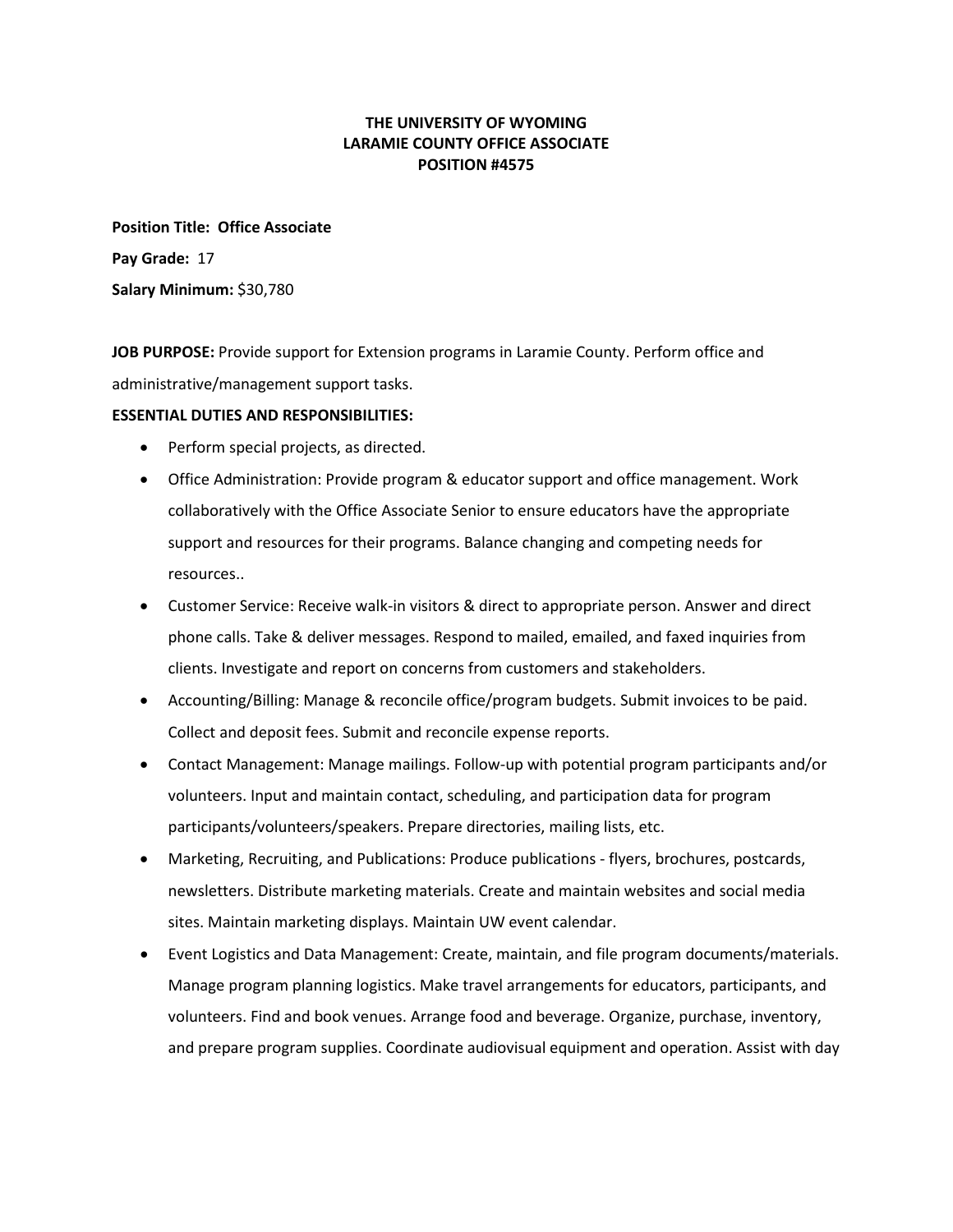of event logistics. Input program data and generate reports on program participation, results, and impacts.

### **SUPPLEMENTAL FUNCTIONS:**

- May assist with departmental budget planning process including research and provide/prepare financial reports.
- Assist with revision of forms and publications.
- Maintain 4-H enrollment database including data entry/reports.
- Take, prepare, and maintain meeting minutes.
- Prepare directories, registrations, surveys, or other forms as necessary.
- Assist with 4-H events as required.
- Assist with the Laramie County Fair as required.
- Maintain office social media sites.

# **COMPETENCIES:**

- Adaptability
- Analysis/Problem Identification
- Communication
- Consistency
- Initiative
- Motivational Fit
- Quality of Work
- Technical/Professional Knowledge
- Work Prioritization & Management

#### **MINIMUM QUALIFICATIONS:**

**Education:** Associate degree or an equivalent combination of education and experience.

**Experience:** 2 years progressively responsible work-related experience

**Skills/Knowledge:** Competent in Microsoft Word and Excel

# **DESIRED QUALIFCATIONS:**

- Excellence in ability to communicate orally and in writing. Evidence documented through application materials and experience
- Basic accounting skills